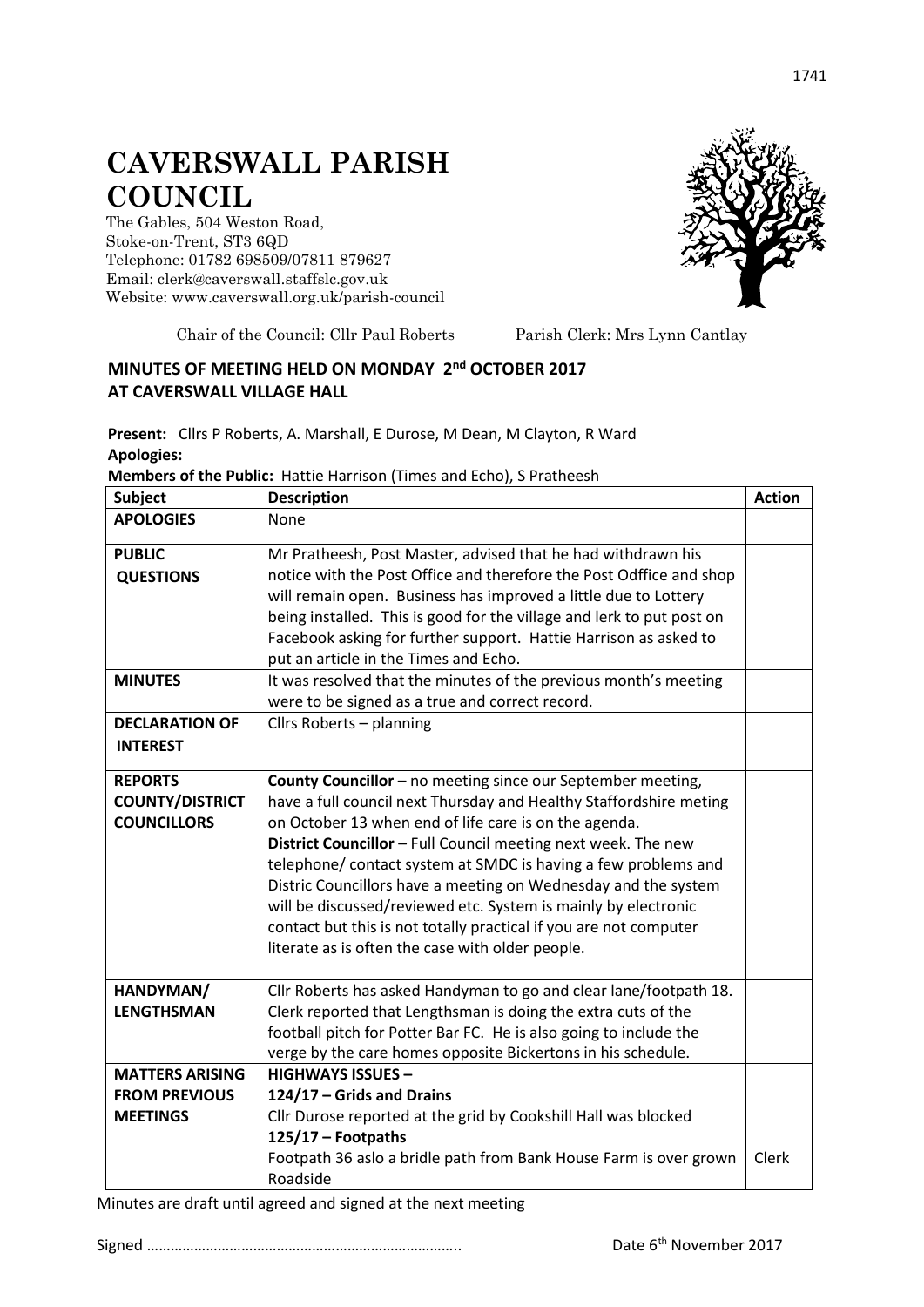| <b>Subject</b> | <b>Description</b>                                                                   | <b>Action</b> |
|----------------|--------------------------------------------------------------------------------------|---------------|
|                | Footpath on Blythe bridge Road is becoming overgrown and needs                       | Clerk         |
|                | trimming back                                                                        |               |
|                | Clerk to contact ST Peters Church to get tree on bend cut backas                     | Clerk         |
|                | causing vehicles to ove into middle of road.                                         |               |
|                | 126/17 Village Signs - Caverswall                                                    |               |
|                | (114/17, 101/17, 83/17)                                                              |               |
|                | On going still awiting for Johnny Rushton to get back to Cllr Roberts                | PR            |
|                | 127/17 Millennium Garden-                                                            |               |
|                | (115/17, 102/17, 84/17)                                                              |               |
|                | Brown Bin is on order.                                                               |               |
|                | Re sleepers Cllr Durose to liase with Cllr Marshall re number                        | ED/           |
|                | required, so they can be purchased                                                   | AM            |
|                | PC have receive a letter from mmber of the Villahe Hall Committee                    |               |
|                | regarding hedge cuttings being put under the hedge at the village                    |               |
|                | hall and they says that this is a possible cause of a rate problem                   |               |
|                | they are having. They had sent a previous email to the Clerk which                   |               |
|                | had not received a reply but this was not the correct address and                    |               |
|                | therefore had not been received. Clerk to reply to letter advising                   | Clerk         |
|                | that the area where the cuttings have been place is not on land                      |               |
|                | that is in the Village Hall boundary but on the end of the playing                   |               |
|                | field, enclosing a copy of the location map form the Lease and Trust                 |               |
|                | Deeds document. They are to be advised that this is on the Parish                    |               |
|                | Councils agenda for works to be done but due to the wet weather                      |               |
|                | conditions it has not been possible to take a vehicle onto the field                 |               |
|                | without causing damage and therefore has not been done before                        |               |
|                | now, a working party made up of volunteers from the Parish                           |               |
|                | Council is hopefully going take place on Saturday 14 <sup>th</sup> October at        |               |
|                | 9.30am to remove some of the cuttings etc we will also be asking                     |               |
|                | for further volunteers to help via our Facebook page.                                | Clerk         |
|                | 128/17 Defibrillator - Locations/Installation                                        |               |
|                | (116/17, 103/17, 87/17)                                                              |               |
|                | Clerk has sent letter to Mr and Mrs Broad of The Hollies Roughcote                   |               |
|                | Lane re locating defibrillator on their property wall, no response                   |               |
|                | received to date. It was agreed to put a post on our Facebook                        | Clerk         |
|                | page asking for suggestion/help for a location at Roughcote<br>Lane/The Common area. |               |
|                | 129/17 Register of Assets                                                            |               |
|                | (117/17, 104/17, 88/17)                                                              |               |
|                | Still to be finalised                                                                |               |
|                | 130/17 Flag pole for the village                                                     |               |
|                | (118/17, 105/17, 89/17)                                                              |               |
|                | Cllr Roberts has received a couple of quotes to be discussed at                      |               |
|                | next meeting. Parish Council to submit and application for District                  |               |
|                | Councillor initiative funding. Funding from County Councillor                        |               |
|                | Initiative also to applied for.                                                      |               |
|                | 131/17 Wall by railings and around the tree in The Square                            |               |
|                | (119/17, 106/17, 90/17)                                                              |               |
|                | On going.                                                                            |               |
|                |                                                                                      |               |

Minutes are draft until agreed and signed at the next meeting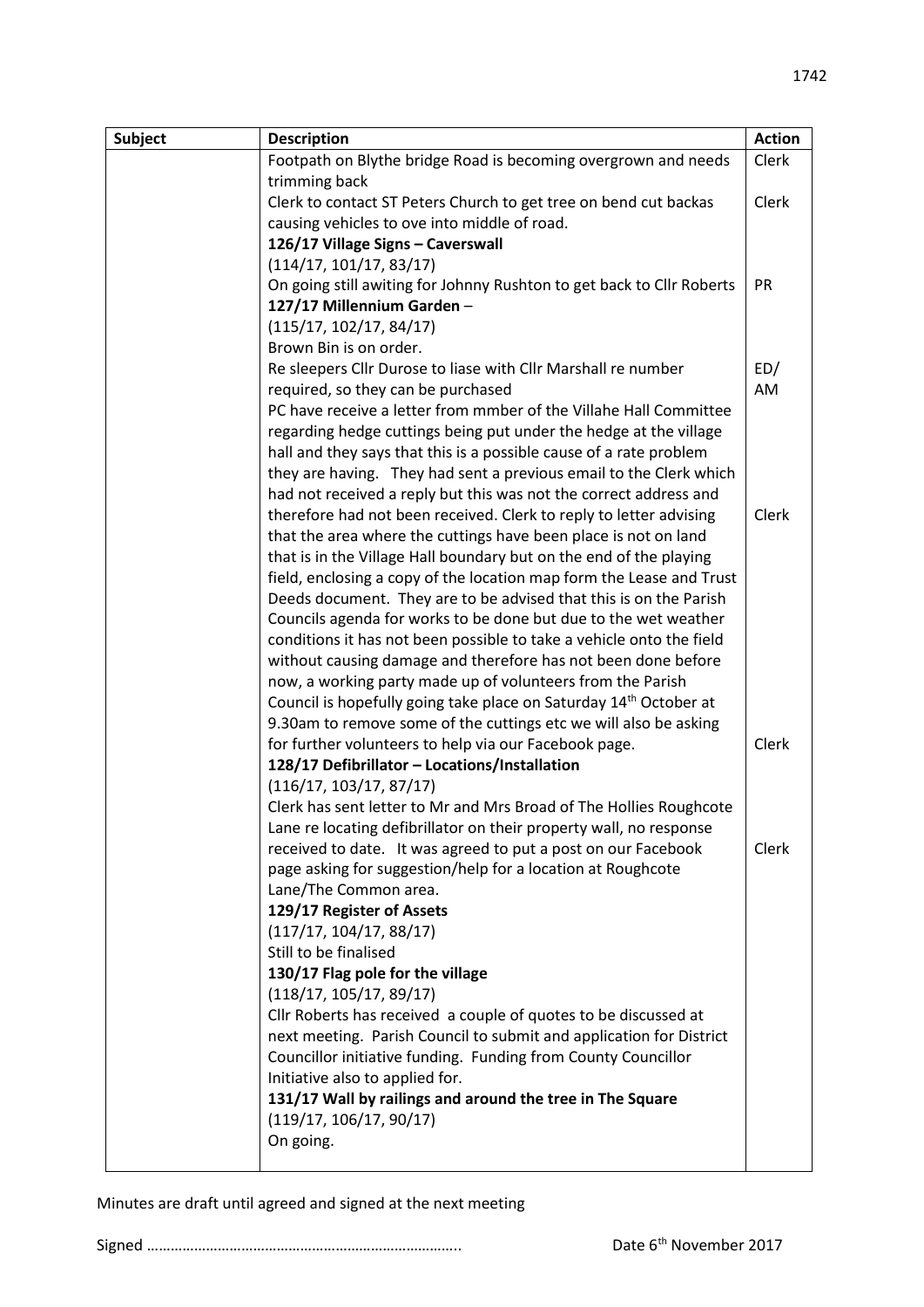| <b>Subject</b>        | <b>Description</b>                                                                    | <b>Action</b> |
|-----------------------|---------------------------------------------------------------------------------------|---------------|
|                       | 132/17 Auctioneers Arms update                                                        |               |
|                       | Still in negotiations but hopefull purchase will go ahead.                            |               |
|                       | 133/17 Culvert behind houses on The Green                                             |               |
|                       | (123/17)                                                                              |               |
|                       | Clerk has emailed Rob Steele on this and is awaiting a reply.                         |               |
|                       | <b>Unresolved Items: None</b>                                                         |               |
|                       |                                                                                       |               |
| <b>CORRESPONDENCE</b> | <b>TSB</b><br><b>Bank Statement</b>                                                   |               |
|                       | 134/17 - Accounts                                                                     |               |
| <b>FINANCE &amp;</b>  | Payments:                                                                             |               |
| <b>ANNUAL RETURN</b>  | The following accounts were approved for payment: -                                   |               |
|                       | Mrs L Cantlay - Clerk Salary and Expenses - October £215.00 *                         |               |
|                       | Town & Country Services - September invoice<br>£348.00 *                              |               |
|                       | Grant Thornton - 2017 Audit Fee<br>£120.00 *                                          |               |
|                       | Ross Nicholls - Handyman - July/Aug (chq 897)<br>£97.28                               |               |
|                       | TOTAL PAYMENTS THIS MONTH - £780.28                                                   |               |
|                       | $\ast$<br>- indicates payments to be made via Internet Banking Faster                 |               |
|                       | Payment, approved at meeting.                                                         |               |
|                       | Transfer: £850.00                                                                     |               |
|                       | <b>Receipts:</b>                                                                      |               |
|                       | Bank Interest (both accounts) - July/August - £0.98                                   |               |
|                       | SMDC - 2 <sup>nd</sup> Precept 2017/18 payment - £4750.00                             |               |
|                       | Total Receipts - £4750.98                                                             |               |
|                       | Bank Accounts (after any payment or receipts made):                                   |               |
|                       | Current Account - £205.41                                                             |               |
|                       | Instant Access Account - £12,302.59                                                   |               |
|                       | Contingency Account - £12,112.41                                                      |               |
|                       | 135/17                                                                                |               |
| <b>PLANNING</b>       | <b>Applications:</b>                                                                  |               |
| <b>MATTERS</b>        | SMD/2017/0429 - U Holding Caverswall Lane - Conversion of                             |               |
|                       | outbuilding to residential annex - OBJECTION - No land or space                       |               |
|                       | about dwelling, request if approval granted then needs to be tied                     |               |
|                       | into house and can't be sold as separate dwelling see what                            |               |
|                       | response to 93 School Lane put as white house                                         |               |
|                       | SMD/2017/0595 - The White House, Blythe Bridge Road -                                 |               |
|                       | Alterations to existing agrange to form granny annex and garden                       |               |
|                       | store - auxillarey accommodation to existing property and cant be                     |               |
|                       | sold separately. See why it was refused last time - 2006/0426                         |               |
|                       | Decisions-                                                                            |               |
|                       |                                                                                       |               |
|                       | SMD/2017/0438 - Grove Garage - Variation of condition 1<br>(SMD/2016/0602) - APPROVED |               |
|                       | <b>Appeals: None</b>                                                                  |               |
|                       | <b>Enforcement Matters: None</b>                                                      |               |
|                       |                                                                                       |               |
| <b>NEW BUSINESS</b>   | 136/17 Dog Fouling                                                                    |               |
|                       | Cllr Marshall reported that there was a problem with dog fouling                      |               |
|                       |                                                                                       |               |
|                       |                                                                                       |               |

Minutes are draft until agreed and signed at the next meeting